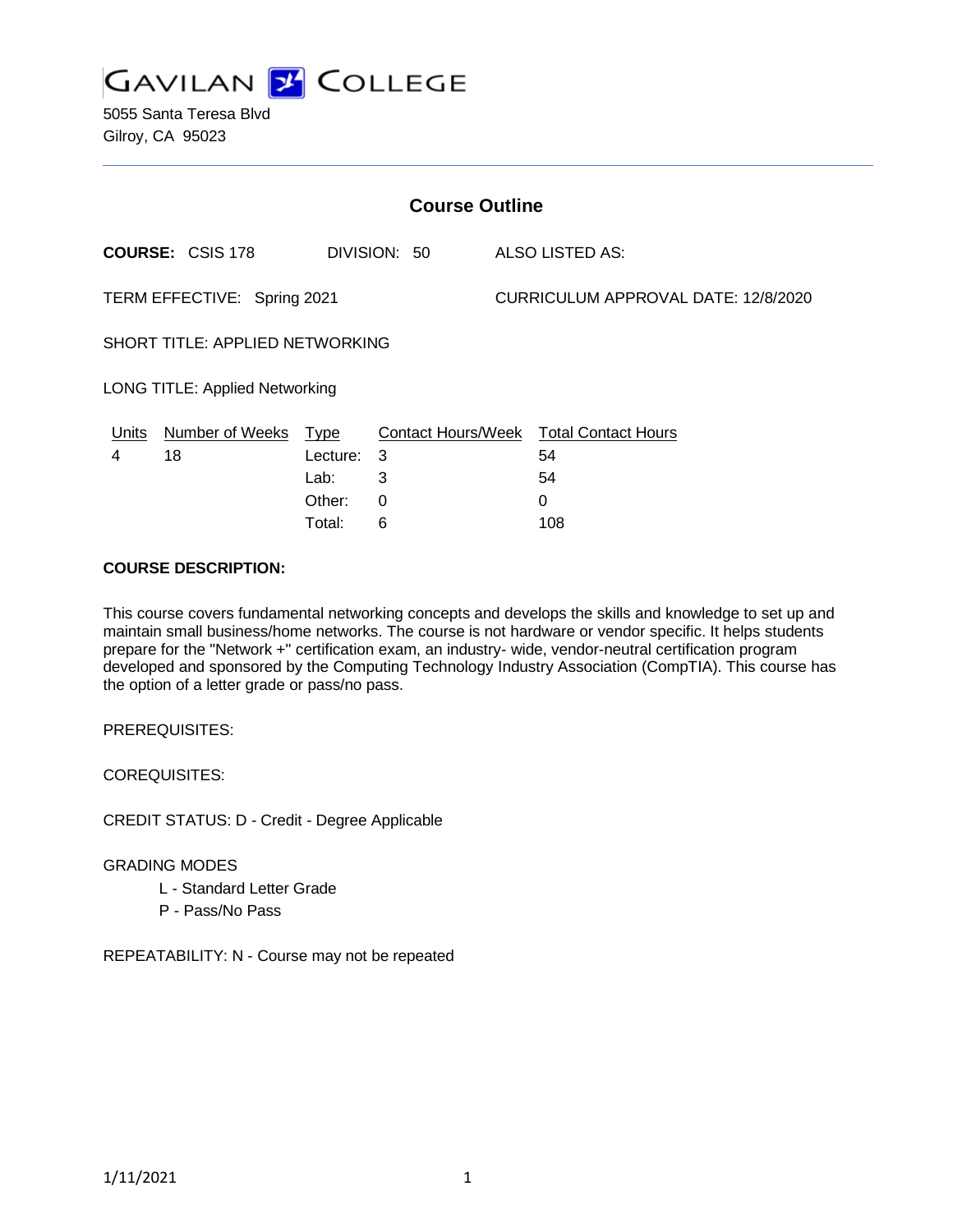SCHEDULE TYPES:

- 02 Lecture and/or discussion
- 03 Lecture/Laboratory
- 04 Laboratory/Studio/Activity
- 047 Laboratory LEH 0.7
- 05 Hybrid
- 72 Dist. Ed Internet Delayed
- 73 Dist. Ed Internet Delayed LAB
- 737 Dist. Ed Internet LAB-LEH 0.7

# **STUDENT LEARNING OUTCOMES:**

By the end of this course, a student should:

- 1. Define and describe what a network is.
- 2. Identify and explain networking protocols.
- 3. Set up and explain network security.

# **CONTENT, STUDENT PERFORMANCE OBJECTIVES, OUT-OF-CLASS ASSIGNMENTS**

Curriculum Approval Date: 12/8/2020

LECTURE CONTENT: 6 HOURS Lecture: Introduction Defining Networking The Goal of Networking Servers and Clients Making Shared Resources Usable Building a Network with OSI NICs Network software OSI Seven Layer Model Performance Objectives: Explain what a network is and what its goals are. Describe the OSI model. Explain the function of common networking protocols. Classify how applications, devices, and protocols relate to the OSI model layers. 6 HOURS Lecture: Hardware Concepts Hybrid topologies **Cabling** Networking Industry Standards-IEEE Ethernet Basics How Ethernet Works CSMA/CD Ethernet Cabling Systems Extending the Network: Repeaters and Bridges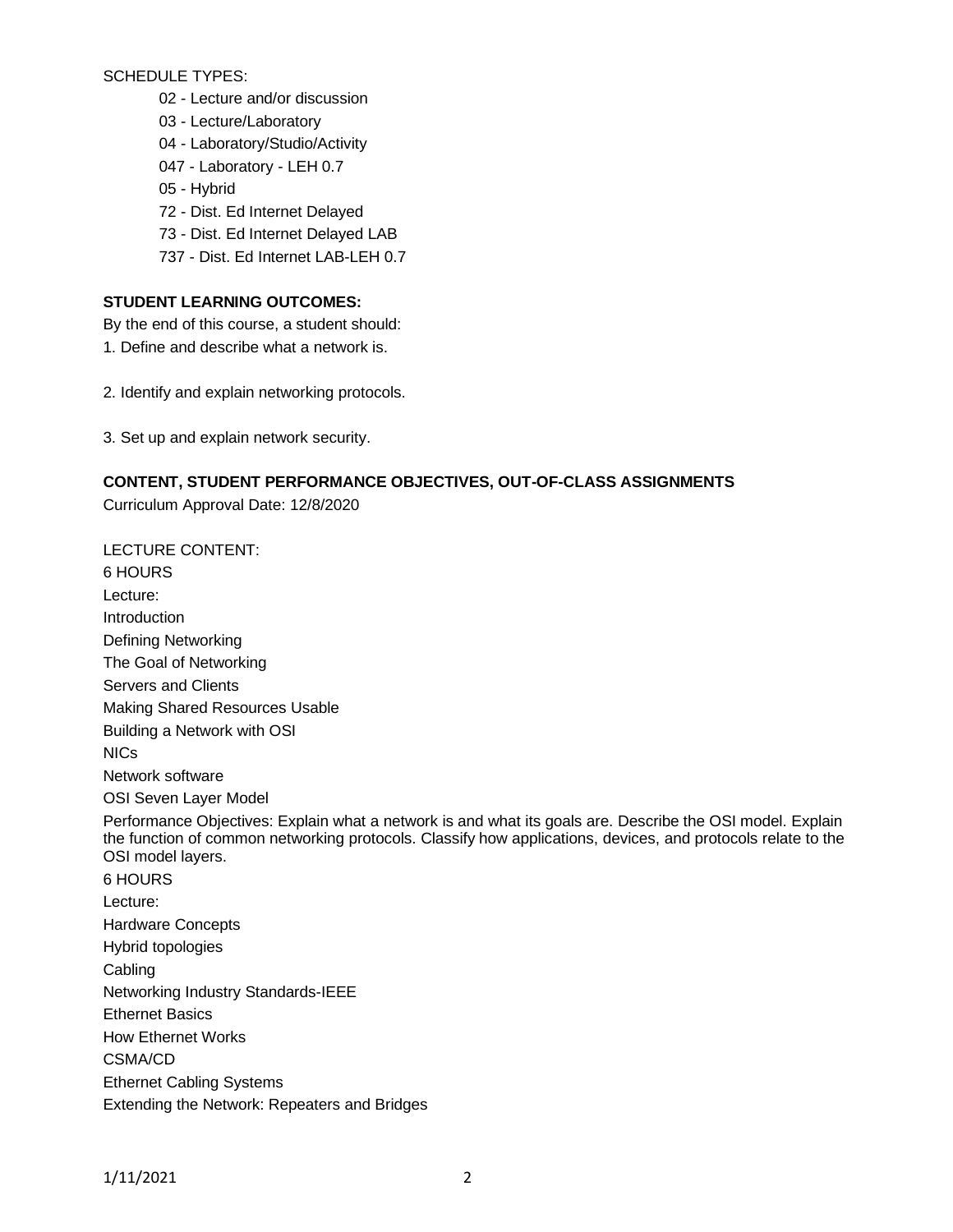Performance Objectives: Describe the role of the IEEE. Explain how Ethernet and CSMA/CD work. Explain the difference between repeaters and bridges. 6 HOURS Lecture: Modern Ethernet 10BaseT Topology Connecting Ethernet Segments High-Speed Ethernet Non-Ethernet Networks Logical Token Ring LAN to WAN - FDDI and ATM Performance Objectives: Compare various types of Ethernet. Compare and contrast Ethernet and non-Ethernet networks. 6 HOURS Lecture: Installing a Physical Network Structured Cabling Testing the Cable Runs Beyond the Basic Star NICs Diagnostics and Repair of Physical Cabling Wireless Networking Wireless Networking Basics Wireless Networking Standards Configuring Wireless Networking Troubleshooting Wireless Networks Performance Objectives: Explain how to test a cable. Describe how to configure a wireless network. Develop a floor plan and map the runs. 6 HOURS Lecture: Protocols Network Protocols Implementing Protocols NetBIOS/NetBEUI IPX/SPX TCP/IP Also Ran Protocols TCP/IP IP Address Basics IP Address Format Local vs. Remote Subnet Masks and Subnetting Other Critical TCP/IP Settings IP Ports IPv6

Performance Objectives: Explain the role of network protocols and compare several different network protocols. Explain the IP addressing scheme and describe how to subnet a network.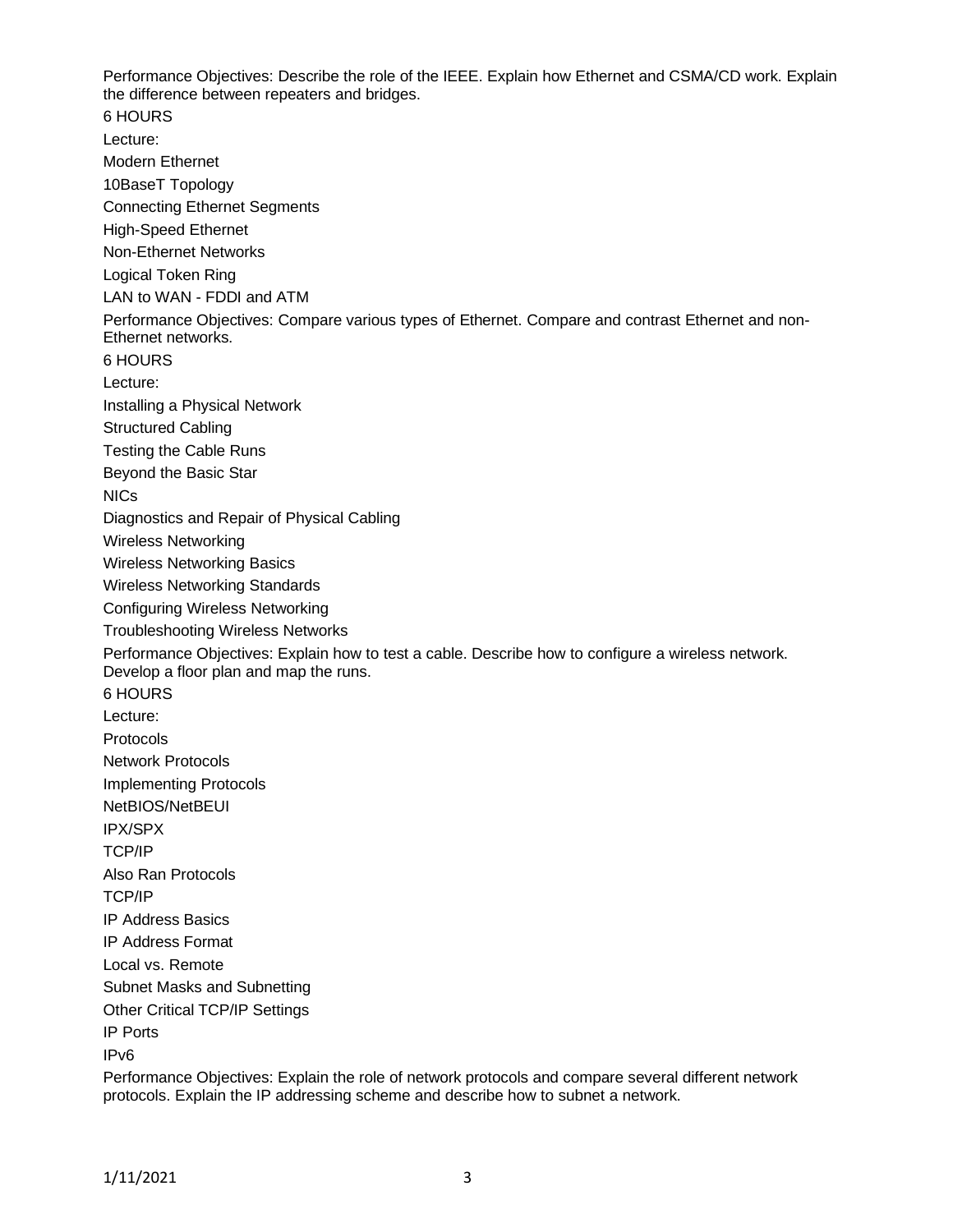6 HOURS Lecture: Network Operating Systems Categorizing Operating Systems Client/Server vs. Peer-to-Peer The Major Network Operating Systems Creating Servers and Clients Sharing Resources Resource Naming **Permissions** Sharing Resources Accessing Shared Resources Performance Objectives: Compare various network operating systems. Explain the difference between a client and a server. Discuss sharing a resource across the network. 6 HOURS Lecture: Going Large with TCP/IP DNS DHCP WINS Diagnosing TCP/IP Networks TCP/IP and the Internet Real World Routers Connecting to the Internet TCP/IP Applications Performance Objectives: Explain the roles of DHCP and DNS in a TCP/IP network. Explain the role of routers in connecting a network to the internet. 6 HOURS Lecture: Interconnecting Network Operating systems Connecting to Windows Connecting to NetWare Connecting to Macintosh Connecting to UNIX/Linux The Perfect Server Protection of Data-Fault Tolerance Speed **Reliability** Performance Objectives: Explain how different network operating systems can be interconnected. Describe the ideal server. 4 HOURS Lecture: The Art of Network Support Troubleshooting Tools The Troubleshooting Process Troubleshooting Scenarios Performance Objectives: List the hardware and software tools used for troubleshooting. Explain the proper troubleshooting procedure when tracking down common network problems. Establish a plan of action and identify potential effects.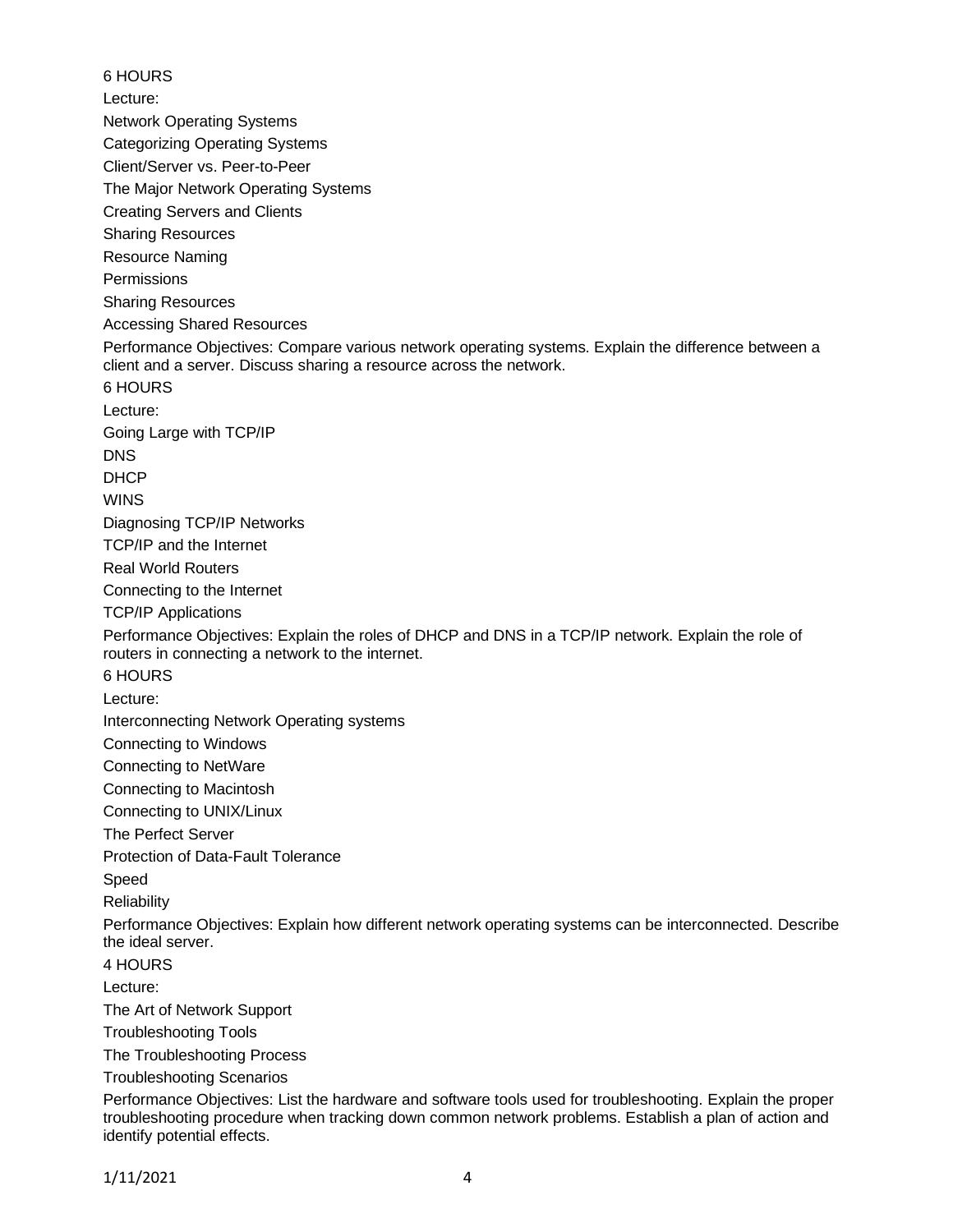2 HOURS Final LAB CONTENT: 6 HOURS Lab: Introduction Defining Networking The Goal of Networking Servers and Clients Making Shared Resources Usable Building a Network with OSI NICs Network software OSI Seven Layer Model Performance Objectives: Troubleshoot common router and switch problems. Demonstrate how models such as the OSI seven-layer model and the TCP/IP model help technicians understand and troubleshoot networks. 6 HOURS Lab: Hardware Concepts Hybrid topologies **Cabling** Networking Industry Standards-IEEE Ethernet Basics How Ethernet Works CSMA/CD Ethernet Cabling Systems Extending the Network: Repeaters and Bridges Performance Objectives: Identify the different types of cabling. Demonstrate how to connect Ethernet networks. Demonstrate how Ethernet and CSMA/CD work. Troubleshoot hubs and switches. 6 HOURS Lab: Modern Ethernet 10BaseT Topology Connecting Ethernet Segments High-Speed Ethernet Non-Ethernet Networks Logical Token Ring LAN to WAN - FDDI and ATM Performance Objectives: Identify mechanical connection variations. Implement multiple types of Gigabit Ethernet. 6 HOURS Lab: Installing a Physical Network Structured Cabling Testing the Cable Runs Beyond the Basic Star NICs

1/11/2021 5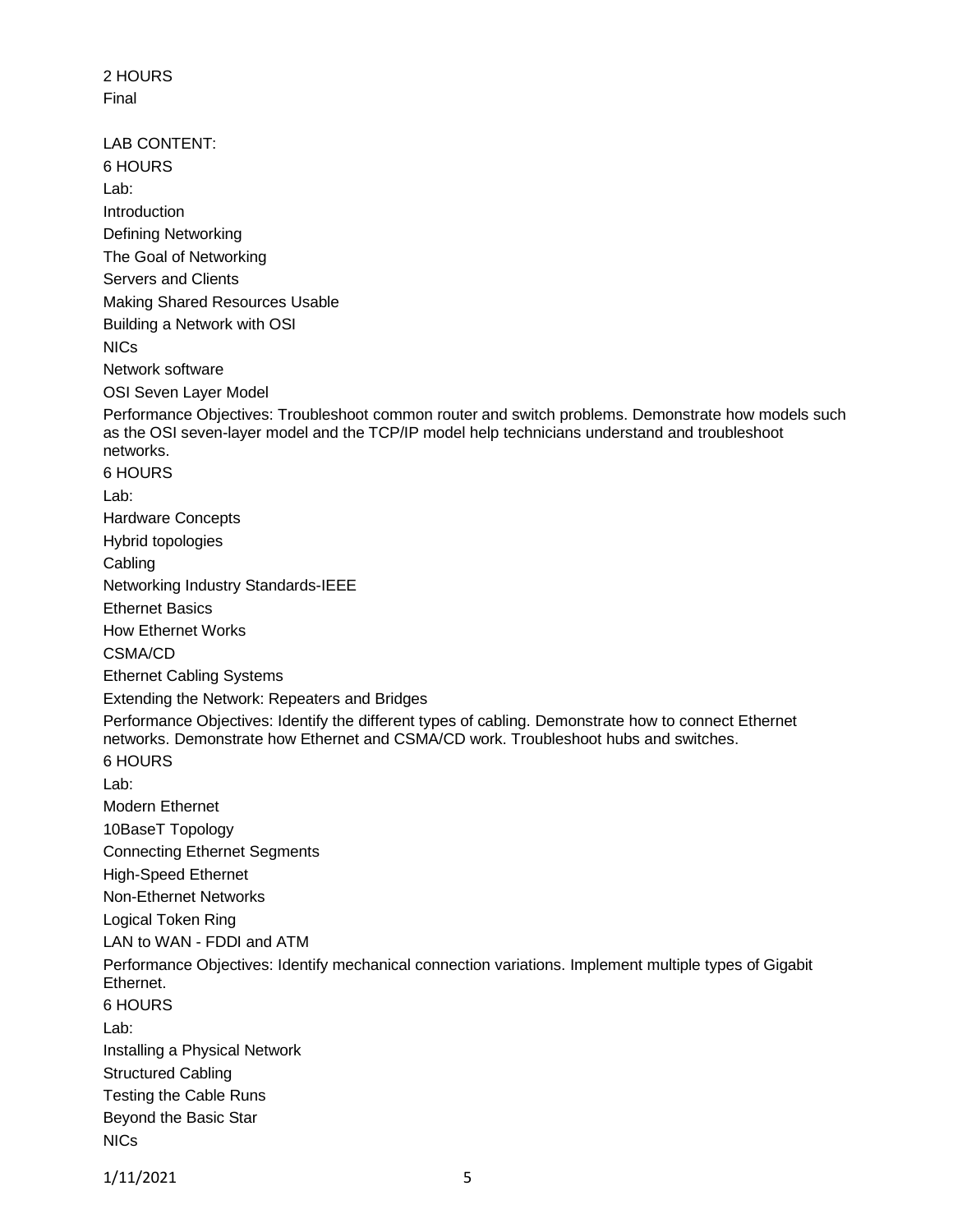Diagnostics and Repair of Physical Cabling Wireless Networking Wireless Networking Basics Wireless Networking Standards Configuring Wireless Networking Troubleshooting Wireless Networks Performance objectives: Demonstrate testing a cable. Demonstrate configuring a wireless network. Diagnose and repair physical cabling. Troubleshoot wireless networks. 6 HOURS Lab: Protocols Network Protocols Implementing Protocols NetBIOS/NetBEUI IPX/SPX TCP/IP Also Ran Protocols TCP/IP IP Address Basics IP Address Format Local vs. Remote Subnet Masks and Subnetting Other Critical TCP/IP Settings IP Ports IPv6 Performance Objectives: Describe the IP addressing scheme and demonstrate subnetting a network. Perform troubleshooting exercises. 6 HOURS Lab: Network Operating Systems Categorizing Operating Systems Client/Server vs. Peer-to-Peer The Major Network Operating Systems Creating Servers and Clients Sharing Resources Resource Naming **Permissions** Sharing Resources Accessing Shared Resources Performance Objectives: Demonstrate sharing a resource across the network. Complete networking projects. 6 HOURS Lab: Going Large with TCP/IP **DNS DHCP** WINS Diagnosing TCP/IP Networks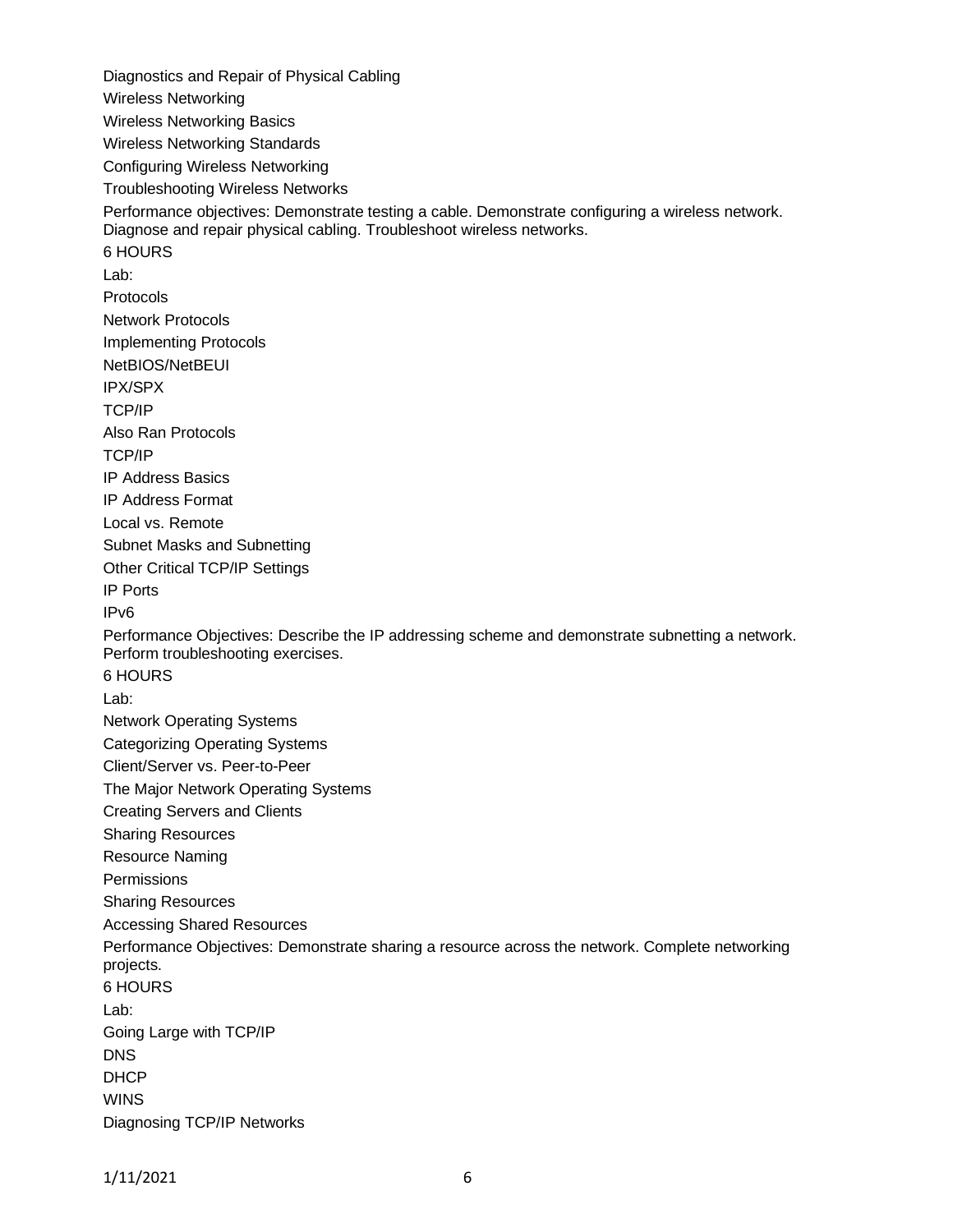TCP/IP and the Internet Real World Routers Connecting to the Internet TCP/IP Applications Performance Objectives: Identify router problems and work to correct them. Complete common TCP/IP applications. Perform troubleshooting exercises. 6 HOURS Lab: Interconnecting Network Operating systems Connecting to Windows Connecting to NetWare Connecting to Macintosh Connecting to UNIX/Linux The Perfect Server Protection of Data-Fault Tolerance Speed **Reliability** Performance Objectives: Demonstrate how to interconnect network operating systems. Practice related troubleshooting exercises. 4 HOURS Lab: The Art of Network Support Troubleshooting Tools The Troubleshooting Process Troubleshooting Scenarios Performance Objectives: Demonstrate the proper troubleshooting procedure when tracking down common network problems. Implement and test the solutions. Verify full system functionality and implement preventative measures. 2 HOURS

Final

### **METHODS OF INSTRUCTION:**

Lecture, online research, guided practice, one-on-one or small group instruction.

OUT OF CLASS ASSIGNMENTS: Required Outside Hours: 54 Assignment Description: Read the chapters covered in the class lectures and do the homework at the end of the chapters. Study for exams.

Required Outside Hours: 54 Assignment Description: Do projects assigned in lecture on each chapter.